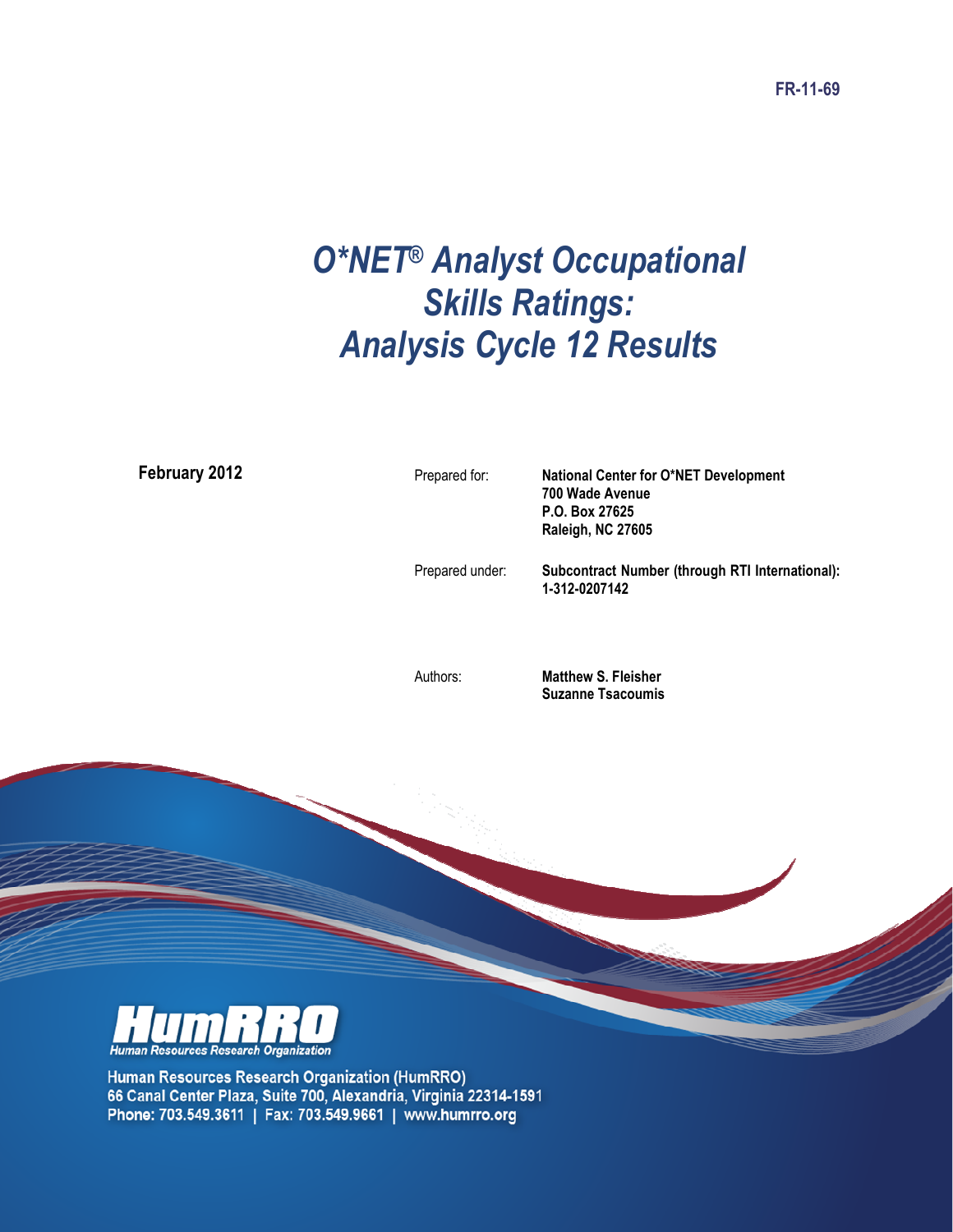## **O\*NETANALYST OCCUPATIONAL SKILLS RATINGS: ANALYSIS CYCLE 12 RESULTS**

### **Table of Contents**

| Appendix A: Standard O*NET-SOC Codes and Titles for O*NET Analysis Cycle 12         |  |
|-------------------------------------------------------------------------------------|--|
| Appendix B: Descriptive Statistics for O*NET Analysis Cycle 12 Importance and Level |  |
|                                                                                     |  |
|                                                                                     |  |

## **List of Tables**

| Table 3. Interrater Reliabilities and Standard Errors of Measurement for Skills Across |  |
|----------------------------------------------------------------------------------------|--|
|                                                                                        |  |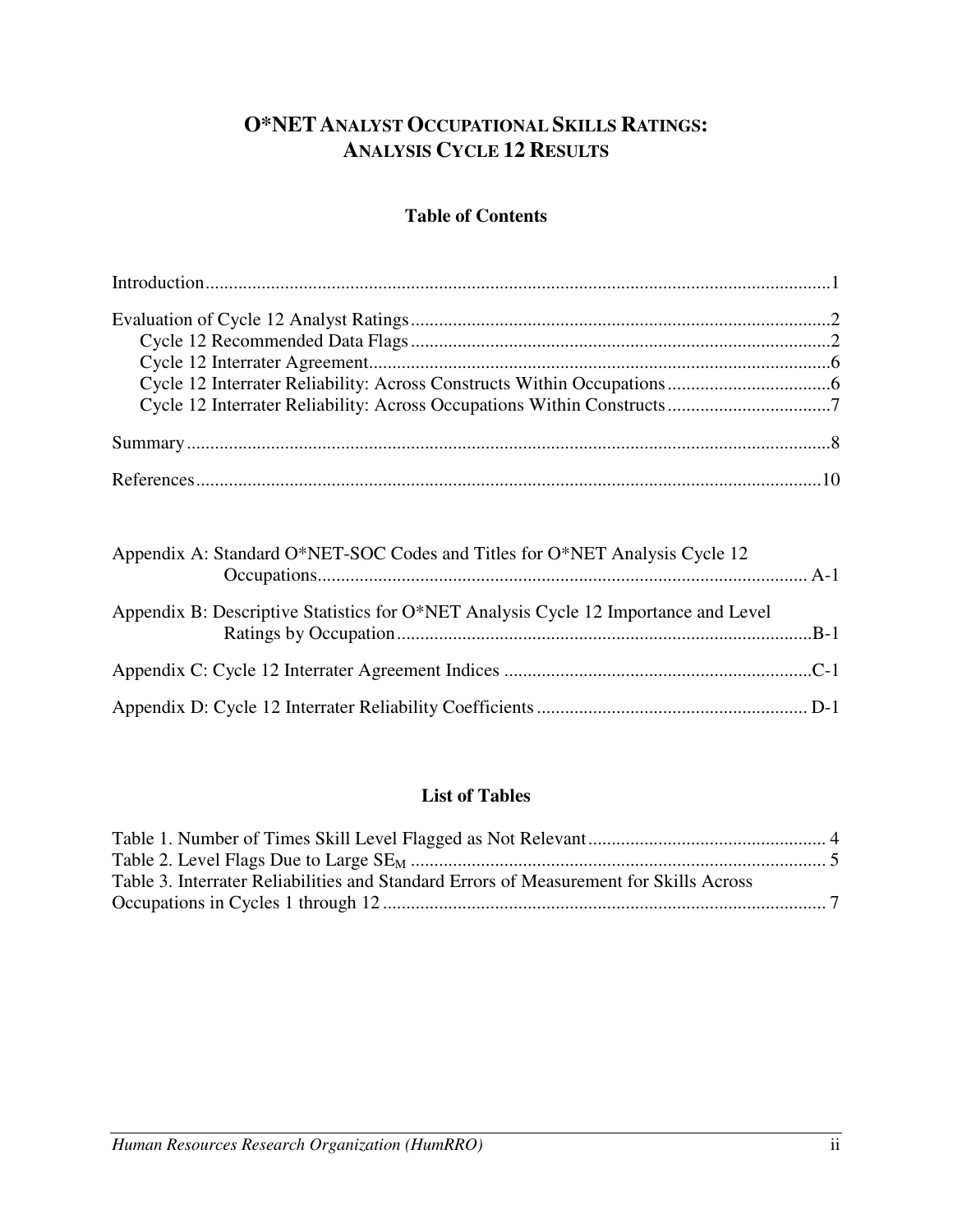## **O\*NETANALYST OCCUPATIONAL SKILLS RATINGS: ANALYSIS CYCLE 12 RESULTS**

#### **Introduction**

The Occupational Information Network (O\*NET) is a comprehensive system developed by the U.S. Department of Labor that provides information for over 950 occupations within the U.S. economy. This information is maintained in a comprehensive database which was developed to replace the Dictionary of Occupational Titles (DOT) (U.S. Department of Labor, 1991). In order to keep the database current, the National Center for O\*NET Development is involved in a continual data collection process aimed at identifying and maintaining current information on the characteristics of workers and jobs. The information that populates the O\*NET database is collected from three primary sources: incumbents, occupational experts, and occupational analysts. Targeted job incumbents provide ratings on occupational tasks, generalized work activities (GWA), knowledge, education and training, work styles, and work context areas. Importance and level information regarding the abilities and skills associated with these occupations is being collected from occupational analysts. It should be noted that there are theoretical or philosophical reasons for preferring one rater group to the other for collecting different types of data. For example, incumbents are generally more familiar with the day-to-day duties of their job; therefore, they are the best source of information regarding tasks and GWAs. In contrast, it is likely that trained analysts understand the ability and skill constructs better than incumbents and therefore should provide the ability and skills data (Tsacoumis, 2007). Granted, it is imperative that the occupational analysts have detailed occupation information in order to rate the ability and skill constructs. It has also been suggested that some incumbents deliberately inflate their ratings to influence policy decisions regarding, for example, compensation and training (Harvey, 1991; Morgeson, Delaney-Klinger, Mayfield, Ferrara, & Campion, 2004). Skill ratings may be particularly vulnerable to such effects given that they are more abstract and thus more difficult to verify than more observable descriptors such as job tasks (Morgeson & Campion, 1997; Morgeson et al., 2004). Given these considerations, occupational analysts as opposed to incumbents provide the ability and skill information in the O\*NET database.

This report focuses on the skill results only. Skills reflect proficiencies that are developed through training or experience. The 35 O\*NET skills cover performance applicable to a broad range of jobs in the world's economy. These are grouped into seven categories: content, process, social, complex problem solving, technical, systems, and resource management.

To facilitate the skill rating process, occupational analysts are provided relevant occupational information. Trained occupational analysts are responsible for rating the importance and level of the 35 skills for each of the O\*NET occupations. More specifically, eight trained occupational analysts provided ratings for each occupation. For a description of the entire analyst data collection process, including the preparation and distribution of the occupational data, the steps associated with the ratings process, and the collection and management of the skill ratings, see *O\*NET Analyst Occupational Skills Ratings: Procedures Update* (Fleisher & Tsacoumis, 2012).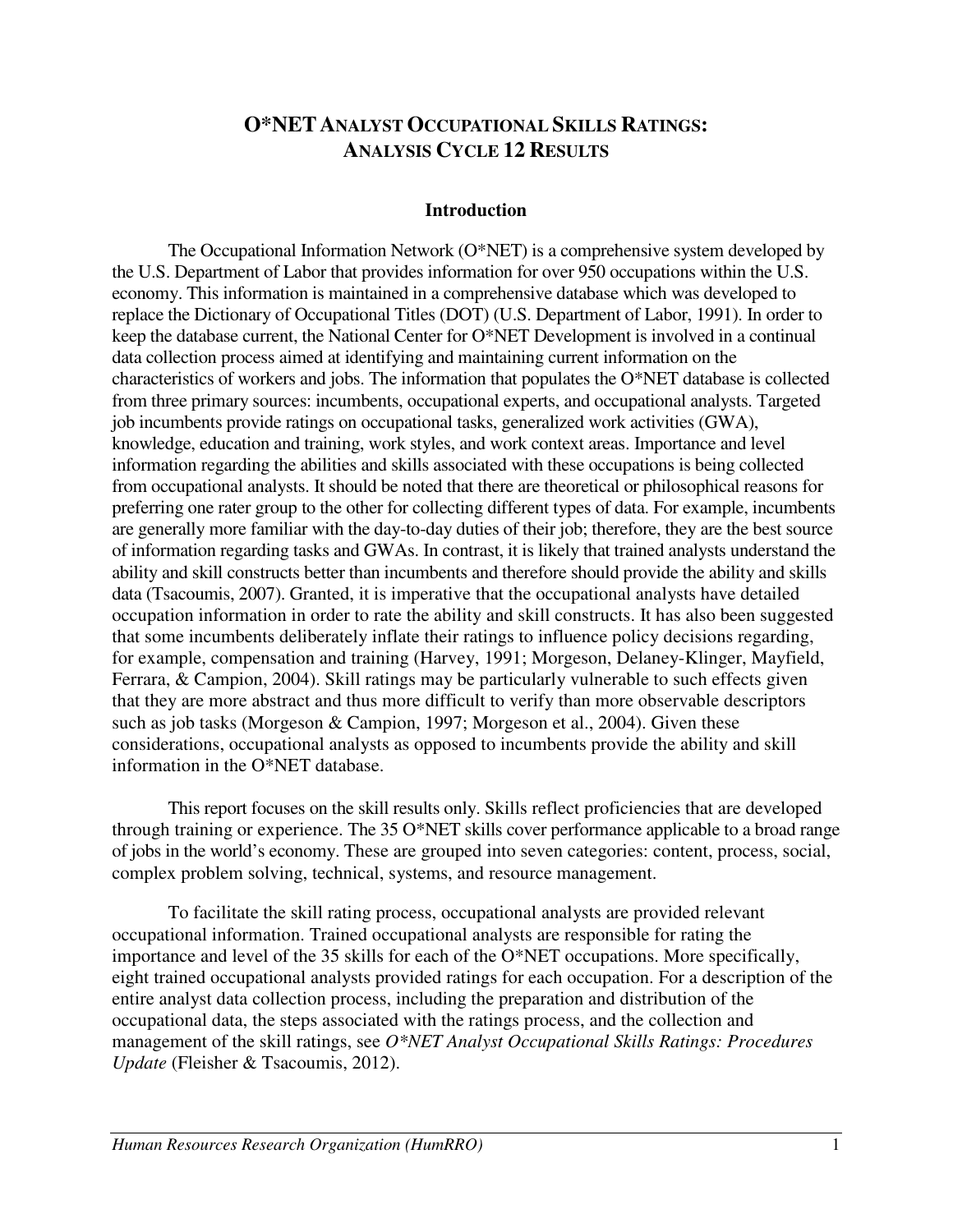To ensure a controlled data collection and management process, occupational data is being collected in groups or "analysis cycles." This report describes the results from the data collection process for the twelfth analysis cycle of 107 occupations. Reports describing each of the previous cycles are available at http://www.onetcenter.org/research.html. Results for subsequent cycles will be reported in separate reports. For a description of the O\*NET Data Collection Publication Schedule see www.onetcenter.org. The O\*NET-SOC Codes and Titles included in O\*NET Analysis Cycle 12 are presented in Appendix A.

#### **Evaluation of Cycle 12 Analyst Ratings**

As mentioned above, occupational analysts provided ratings on importance and level of the 35 skills for each of the 107 occupations in Cycle 12. The mean, standard deviation, and *SE<sup>M</sup>* of the importance and level ratings were computed. These results are shown in Appendix B.

Four sets of analyses were performed to evaluate the ratings that occupational analysts provided. First, we focused on identifying the data that may be difficult to interpret based on limited agreement among raters or because there is an indication that the skill level rating is not relevant for a specific occupation. Thus, a set of recommended suppression criteria was established which flagged: (a) a skill level rating as not relevant to an occupation because of low importance ratings, (b) a skill with too little agreement in importance ratings across raters for a particular occupation, and (c) a skill with too little agreement in level ratings across raters for a particular occupation.

The remaining three sets of analyses focused on computing measures of interrater agreement and interrater reliability. Poor agreement or reliability estimates may be an indication that there is confusion about the constructs, potentially due to either the nature of the definition or rater training. Specifically, the second analysis involved computing the interrater agreement among the eight raters in each rating group. Next, the interrater reliability of the raters was computed to determine the extent to which raters agreed about the order of and relative distance between constructs on a particular scale (i.e., importance or level) within a particular occupation. That is, this analysis provides information regarding the consistency across raters in terms of how they rate the required level or relative importance of the 35 skill constructs to performance in a particular occupation. Finally, another interrater reliability estimate was computed to examine the consistency of ratings across occupations within constructs. In other words, this type of interrater reliability focused on the extent to which raters agree about the order of and relative distance between occupations on a particular scale for a particular construct.

#### *Cycle 12 Recommended Data Flags*

Three distinct criteria were established to flag the skill data. All three flags affect the presentation of data within the publicly available O\*NET Online (online.onetcenter.org). First, the level rating of an skill was flagged as not relevant for a particular occupation if two or fewer of the eight occupational analysts rated its importance as two or greater. Thus, the level rating of a skill is considered not relevant when that construct is not important for the performance of the particular occupation. For example, in the Cycle 12 data, the level ratings for Installation were considered not relevant for Geothermal Production Managers (11-3051.02) as well as Clinical Research Coordinators (11-9121.01) because Installation was not considered important for the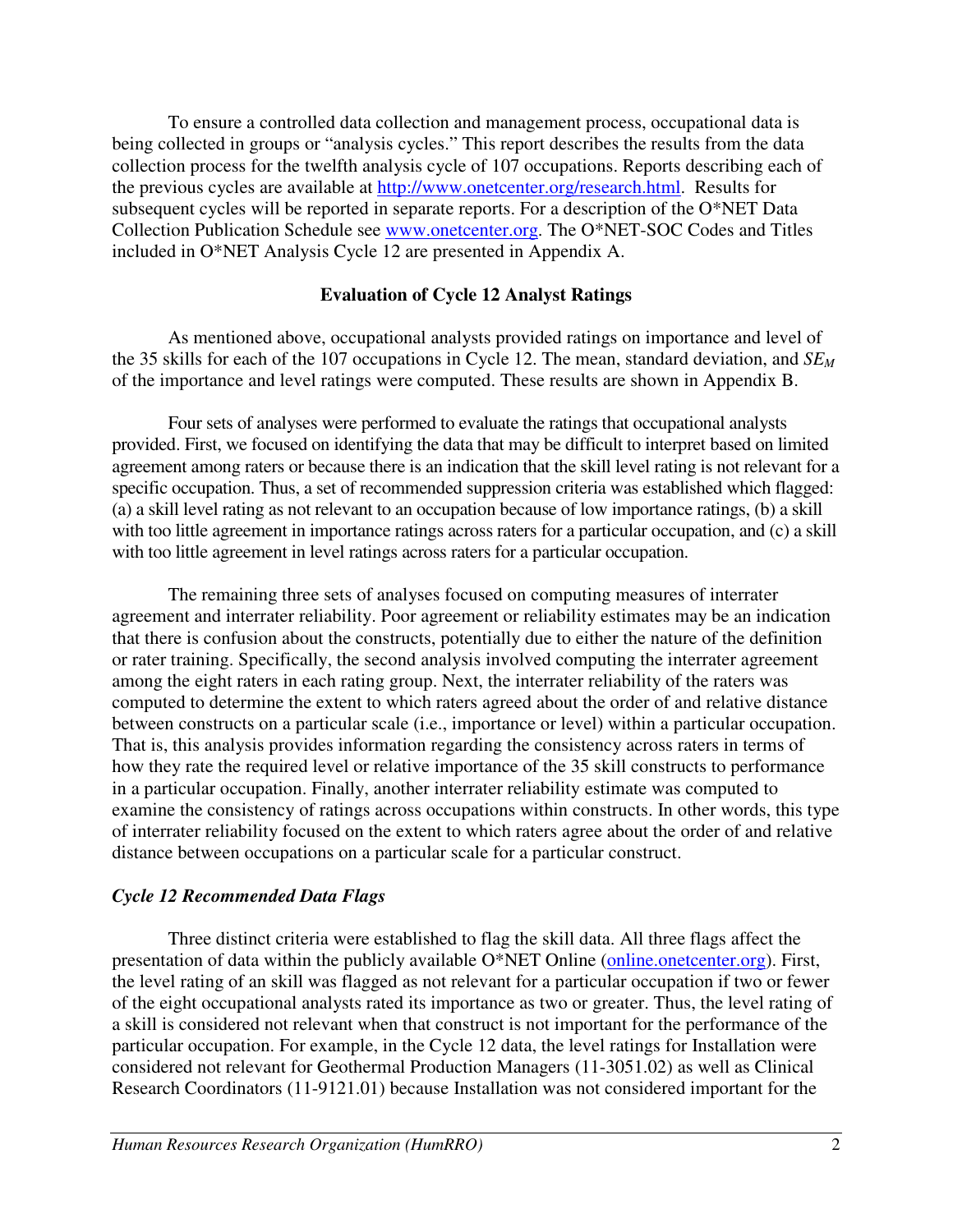performance of these two occupations. In this cycle, there were 603 not relevant flags (see Table 1). To facilitate interpretation of these results, it should be noted that there are 3,745 sets of ratings (107 occupations x 35 skills) in the current cycle. Given this, 16.1% (603/3,745) of the skill ratings were flagged as not relevant.

The skills with the most flags in Cycle 12 include Installation, Repairing, Equipment Maintenance, and Equipment Selection. Each of these skills has received large numbers of flags in previous cycles. Given that these constructs capture fairly specific physical proficiencies intuitively not required for many occupations, these results are not surprising. In Cycle 11, there was a drastic increase in the number of flags associated with Operations Analysis. In addition, there was a reasonable increase in the flags for Science. Cycle 12 demonstrated a marked reduction in this trend for both of these skills, especially Operations Analysis. During the previous cycle, analysts seem to have adopted restrictive definitions for Operations Analysis and Science. As a result, during Cycle 12 we presented broader definitions of these constructs in training. This may have contributed to the improvement.

The remaining two criteria involve the recommended suppression of identifying any skill importance or level mean rating that had a standard error of the mean (*SEM)* greater than .51. These criteria were established to capture those ratings deemed to have insufficient agreement across raters. The value of .51 was selected because  $1.0/1.96 = .51$ . An  $SE_M$  greater than .51 means that the upper and lower bounds of the confidence interval are more than one scale point away from the observed mean. There were no instances in Cycle 12 where the mean importance rating was flagged for insufficient agreement. In fact, no importance ratings received flags for an SE*M* greater than .51 since Cycle 3.

The results of the suppression criteria for level for Cycles 1-12 are presented in Table 2. There were 71 insufficient agreement flags for level ratings in Cycle 12 (1.9% of the total). The skills that were flagged the most for the level criteria were: Operations Analysis ( $N = 13$ ), Quality Control Analysis ( $N = 12$ ), Programming ( $N = 9$ ), Science ( $N = 8$ ), and Technology Design ( $N = 12$ ) 7). These flags are consistent with previous cycles. Further, when looking at the number of occupations flagged to the total number of occupations in the cycle, all 35 skills were flagged to a lesser or equal extent proportionally in Cycle 12 than in Cycle 11. The percentage of flags indicating insufficient agreement with level ratings in Cycle 12 represents a sharp decrease in flags compared to the previous cycle, and is in fact the lowest percentage since Cycle 8 and the second lowest across all cycles. These findings suggest a high level of agreement among the occupational analysts, which may indicate that the analysts have a more uniform understanding of those constructs than in previous cycles. The detailed results of the recommended data flags and suppression criteria are depicted by the shaded cells in the results presented in Appendix B.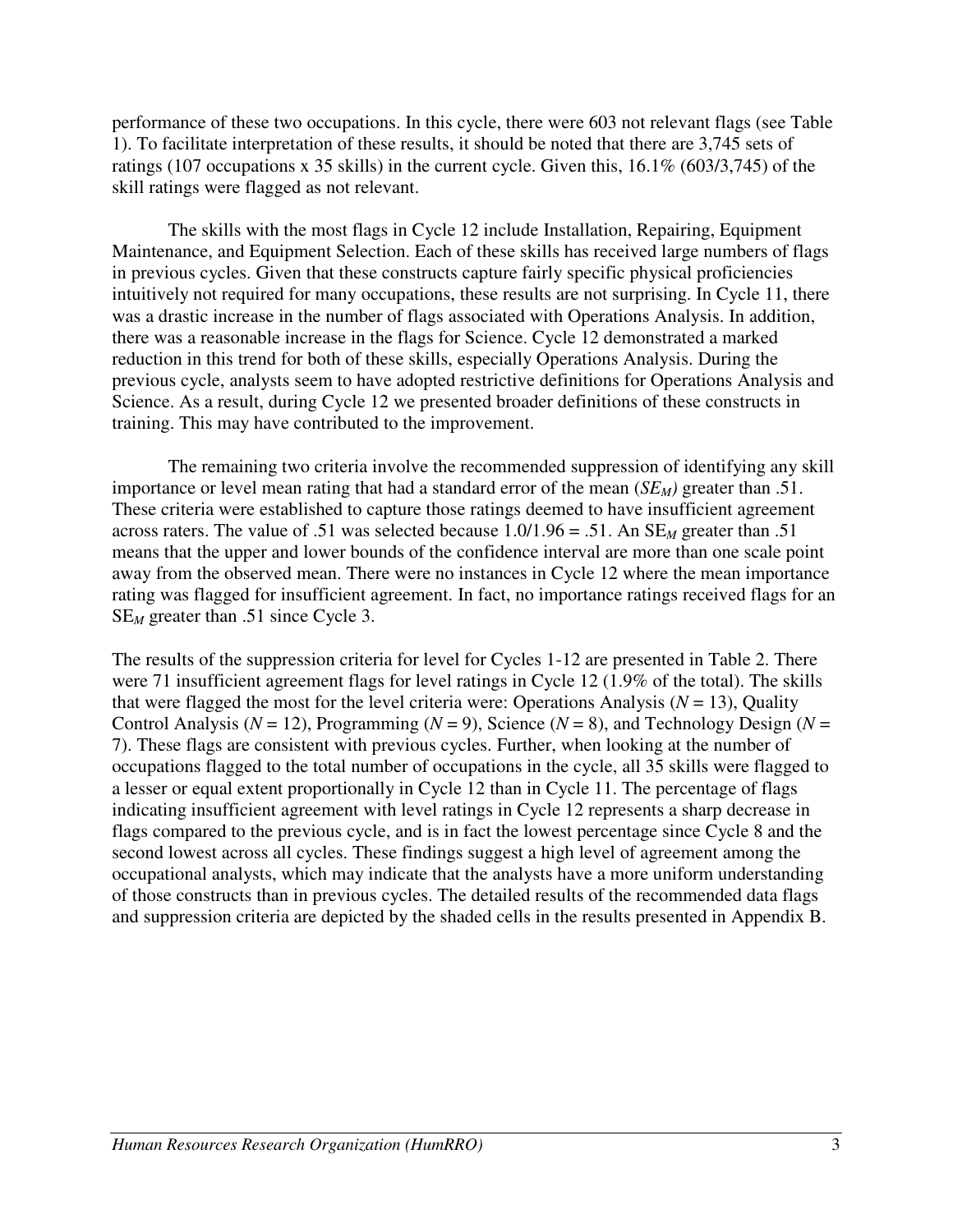|                              | Cycle 1        | Cycle 2    | Cycle 3                                           | Cycle 4        | Cycle 5          | Cycle 6                                | Cycle 7          | Cycle 8                   | Cycle 9        | Cycle 10                               | Cycle 11       | Cycle 12       |
|------------------------------|----------------|------------|---------------------------------------------------|----------------|------------------|----------------------------------------|------------------|---------------------------|----------------|----------------------------------------|----------------|----------------|
| <b>Element Name</b>          | $(N = 12)$     | $(N = 44)$ | $(N = 72)$                                        | $(N = 92)$     | $(N = 88)$       | $(N = 99)$                             | $(N = 101)$      | $(N = 100)$               | $(N = 31)$     | $(N = 192)$                            | $(N = 120)$    | $(N = 107)$    |
| Reading Comprehension        | $\theta$       | $\Omega$   | $\theta$                                          | $\Omega$       | $\theta$         | $\theta$                               | $\Omega$         | $\theta$                  | $\Omega$       | $\Omega$                               | $\theta$       | $\Omega$       |
| Active Listening             | $\overline{0}$ | 0          | $\overline{0}$                                    | $\theta$       | $\boldsymbol{0}$ | $\boldsymbol{0}$                       | $\overline{0}$   | $\overline{0}$            | $\overline{0}$ | $\overline{0}$                         | $\overline{0}$ | 0              |
| Writing                      | $\theta$       | 0          | 0                                                 | $\theta$       | $\overline{0}$   | $\theta$                               | $\boldsymbol{0}$ | $\overline{0}$            | $\overline{0}$ | $\overline{0}$                         | $\overline{0}$ | 0              |
| Speaking                     | 0              | 0          | 0                                                 | $\theta$       | $\overline{0}$   | $\theta$                               | $\overline{0}$   | $\overline{0}$            | $\overline{0}$ | $\theta$                               | $\overline{0}$ | $\overline{0}$ |
| Mathematics                  | 0              | 4          | 3                                                 | 1              | 3                | 4                                      | $\overline{c}$   | 8                         | $\overline{0}$ | 1                                      | $\overline{0}$ | $\overline{c}$ |
| Science                      | 6              | 26         | 34                                                | 10             | 27               | 28                                     | 32               | 41                        | 12             | 27                                     | 43             | 27             |
| Critical Thinking            | $\theta$       | $\theta$   | $\theta$                                          | $\overline{0}$ | $\Omega$         | $\Omega$                               | $\Omega$         | $\theta$                  | $\overline{0}$ | $\theta$                               | $\theta$       | $\overline{0}$ |
| Active Learning              | $\theta$       | $\theta$   | $\overline{0}$                                    | $\overline{0}$ | $\theta$         | $\overline{0}$                         | $\overline{0}$   | $\overline{0}$            | $\overline{0}$ | $\overline{0}$                         | $\overline{0}$ | $\overline{0}$ |
| Learning Strategies          | 0              | 3          | $\overline{c}$                                    | $\mathfrak{2}$ | $\mathbf{0}$     | $\mathfrak{2}$                         | 2                | 6                         |                | $\theta$                               | $\overline{0}$ | $\overline{0}$ |
| Monitoring                   | 0              | 0          | $\overline{0}$                                    | $\theta$       | $\overline{0}$   | $\boldsymbol{0}$                       | $\overline{0}$   | $\boldsymbol{0}$          | 0              | $\theta$                               | $\overline{0}$ | $\overline{0}$ |
| Social Perceptiveness        | $\overline{0}$ | 0          | $\overline{0}$                                    | $\theta$       | $\overline{0}$   | $\overline{0}$                         | $\overline{0}$   | $\overline{0}$            | $\overline{0}$ | $\overline{0}$                         | $\overline{0}$ | $\overline{0}$ |
| Coordination                 | $\Omega$       | 0          | 0                                                 | $\theta$       | $\overline{0}$   | $\theta$                               | $\overline{0}$   | $\overline{0}$            | 0              | $\theta$                               | $\overline{0}$ | $\overline{0}$ |
| Persuasion                   | $\overline{0}$ | 1          | 0                                                 | $\theta$       | $\mathbf{0}$     | $\theta$                               | $\boldsymbol{0}$ | $\overline{0}$            | 0              | $\overline{0}$                         | $\overline{0}$ | $\overline{0}$ |
| Negotiation                  | 0              | $\Omega$   | 0                                                 | $\Omega$       | $\theta$         | $\Omega$                               | $\overline{0}$   | $\theta$                  | $\Omega$       | $\Omega$                               | $\theta$       | 0              |
| Instructing                  | $\Omega$       | 1          | $\overline{c}$                                    | 1              | $\overline{2}$   | 3                                      | $\overline{c}$   | 3                         | $\Omega$       | $\theta$                               | $\theta$       | $\theta$       |
| Service Orientation          | $\Omega$       | $\theta$   | $\overline{0}$                                    | $\theta$       | $\theta$         | $\overline{0}$                         | $\theta$         | $\overline{0}$            | $\theta$       | $\theta$                               | $\theta$       | $\theta$       |
| Complex Problem Solving      | $\theta$       | $\Omega$   | $\theta$                                          | $\overline{0}$ | $\Omega$         | $\theta$                               | $\overline{0}$   | $\theta$                  | $\theta$       | $\theta$                               | $\Omega$       | $\overline{0}$ |
| <b>Operations Analysis</b>   | $\overline{0}$ | 6          | 12                                                | 1              | $\tau$           | $\tau$                                 | $\overline{7}$   | 14                        | 6              | $\overline{7}$                         | 62             | 13             |
| Technology Design            | 2              | 28         | 38                                                | 53             | 38               | 39                                     | 17               | 21                        | 6              | 14                                     | 16             | 29             |
| <b>Equipment Selection</b>   | 6              | 29         | 37                                                | 67             | 47               | 47                                     | 32               | 28                        | 8              | 113                                    | 67             | 73             |
| Installation                 | 11             | 40         | 59                                                | 87             | 74               | 77                                     | 69               | 77                        | 25             | 167                                    | 100            | 96             |
| Programming                  | 3              | 35         | 50                                                | 59             | 48               | 64                                     | 40               | 52                        | 17             | 14                                     | 25             | 38             |
| Quality Control Analysis     | 1              | 6          | 6                                                 | 30             | 19               | 10                                     | $\overline{4}$   | 10                        | $\overline{0}$ | 30                                     | 15             | 21             |
| <b>Operations Monitoring</b> | 3              | 14         | 10                                                | 29             | 9                | $\overline{4}$                         | 1                | $\overline{4}$            | $\overline{0}$ | $\overline{0}$                         | $\mathbf{1}$   | 12             |
| Operation and Control        | 3              | 10         | 14                                                | 56             | 29               | 21                                     | 13               | 11                        | 3              | 59                                     | 38             | 53             |
| <b>Equipment Maintenance</b> | 10             | 33         | 36                                                | 70             | 56               | 53                                     | 34               | 34                        | 14             | 132                                    | 78             | 81             |
| Troubleshooting              | 7              | 25         | 27                                                | 49             | 28               | 23                                     | 12               | 13                        | 1              | 58                                     | 31             | 50             |
| Repairing                    | 11             | 37         | 41                                                | 71             | 55               | 55                                     | 37               | 36                        | 13             | 138                                    | 83             | 82             |
| Systems Analysis             | $\overline{0}$ | 8          | 10                                                | 5              | $\mathbf{0}$     | 5                                      | 3                | 3                         | 1              | 1                                      | 1              | 1              |
| Systems Evaluation           | $\overline{0}$ | 6          | 9                                                 | 1              | $\mathbf{0}$     | $\overline{2}$                         | $\mathbf{0}$     | 4                         | 1              | $\overline{0}$                         | $\mathbf{0}$   | $\overline{0}$ |
| Judg. and Dec. Making        | $\overline{0}$ | $\theta$   | $\overline{0}$                                    | $\overline{0}$ | $\theta$         | $\overline{0}$                         | $\overline{0}$   | $\overline{0}$            | $\overline{0}$ | $\theta$                               | $\overline{0}$ | $\overline{0}$ |
| Time Management              | $\overline{0}$ | $\theta$   | $\overline{0}$                                    | $\overline{0}$ | $\theta$         | $\overline{0}$                         | $\overline{0}$   | $\overline{0}$            | $\overline{0}$ | $\theta$                               | $\overline{0}$ | $\overline{0}$ |
| M. of Financial Resources    | 4              | 19         | 41                                                | 26             | 22               | 39                                     | 9                | 13                        | 5              | 22                                     | 22             | 17             |
| M. of Material Resources     | $\overline{2}$ | 9          | 23                                                | 8              | 13               | 16                                     | 11               | 12                        | $\overline{c}$ | 19                                     | 12             | 8              |
| M. of Personnel Resources    | $\overline{0}$ | 0          | $\mathbf{1}$                                      | $\mathbf{1}$   | $\boldsymbol{0}$ | $\overline{0}$                         |                  | $\overline{c}$            | $\overline{0}$ | $\overline{0}$                         | $\theta$       | $\theta$       |
| Total Flags out of all       | 16.43%         | 22.08%     | 18.06%                                            | 19.47%         | 15.49%           | 14.40%                                 | 9.28%            | 11.20%                    | 10.60%         | 11.93%                                 | 14.14%         | 16.10%         |
| possible ratings             |                |            | $(69/420)$ $(340/1540)$ $(455/2520)$ $(627/3220)$ |                |                  | $(477/3080)$ $(499/3465)$ $(328/3535)$ |                  | $(392/3500)$ $(115/1085)$ |                | $(802/6720)$ $(594/4200)$ $(603/3745)$ |                |                |

#### *Table 1. Number of Times Skill Level Flagged as Not Relevant*

*Human Resources Research Organization (HumRRO)*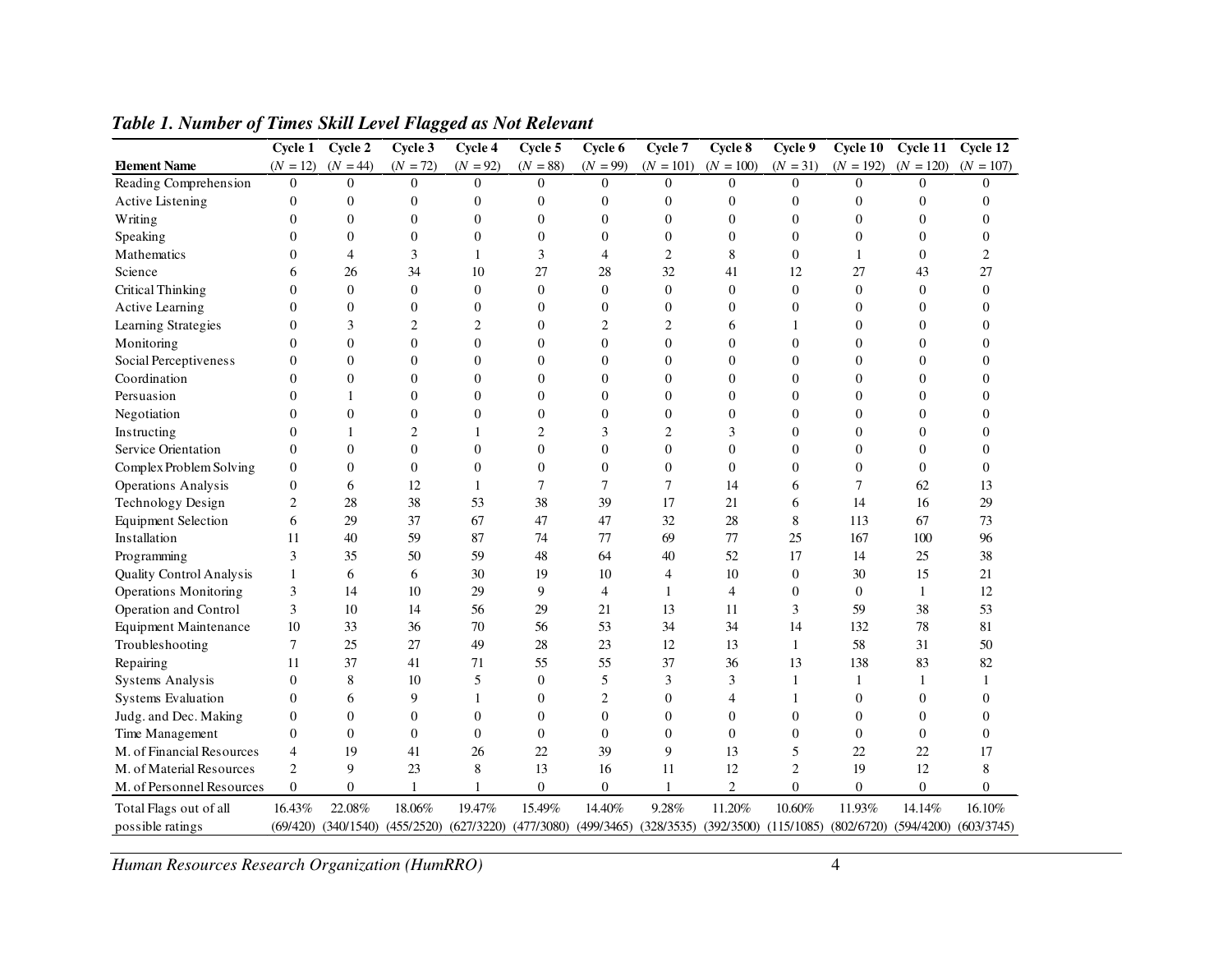|                              |                  | Cycle 1 Cycle 2       | Cycle 3                                                      | Cycle 4          | Cycle 5          | Cycle 6        | Cycle 7                            | Cycle 8                             | Cycle 9          | Cycle 10         | Cycle 11                  | Cycle 12         |
|------------------------------|------------------|-----------------------|--------------------------------------------------------------|------------------|------------------|----------------|------------------------------------|-------------------------------------|------------------|------------------|---------------------------|------------------|
| <b>Element Name</b>          |                  | $(N = 12)$ $(N = 44)$ | $(N = 72)$                                                   | $(N = 92)$       | $(N = 88)$       | $(N = 99)$     | $(N = 101)$ $(N = 100)$ $(N = 31)$ |                                     |                  | $(N = 192)$      | $(N = 120)$               | $(N = 107)$      |
| Reading Comprehension        | $\theta$         | $\theta$              | $\overline{0}$                                               | $\Omega$         | $\theta$         | $\theta$       | $\theta$                           | $\overline{0}$                      | $\Omega$         | $\overline{0}$   | $\Omega$                  | $\theta$         |
| <b>Active Listening</b>      | $\overline{0}$   | $\boldsymbol{0}$      | $\overline{0}$                                               | $\overline{0}$   | $\overline{0}$   | $\overline{0}$ | $\boldsymbol{0}$                   | $\overline{0}$                      | $\mathbf{0}$     | $\overline{0}$   | $\boldsymbol{0}$          | $\overline{0}$   |
| Writing                      | $\Omega$         | $\theta$              | $\overline{0}$                                               | $\theta$         | $\theta$         | $\theta$       | $\overline{0}$                     | $\theta$                            | $\overline{0}$   | $\overline{0}$   | $\overline{0}$            | $\Omega$         |
| Speaking                     | $\Omega$         | $\overline{0}$        | $\overline{0}$                                               | $\overline{0}$   | $\overline{0}$   | $\overline{0}$ | $\overline{0}$                     | $\overline{0}$                      | $\overline{0}$   | $\overline{0}$   | $\theta$                  | $\Omega$         |
| <b>Active Learning</b>       | $\Omega$         | $\overline{0}$        | $\overline{0}$                                               | $\mathbf{1}$     | $\mathbf{1}$     | 1              | $\mathbf{1}$                       | 1                                   | $\overline{0}$   | $\overline{0}$   | $\overline{0}$            | $\Omega$         |
| Learning Strategies          | $\theta$         | 1                     | 6                                                            | $\overline{0}$   | $\overline{0}$   | $\overline{0}$ | $\theta$                           | $\theta$                            | $\boldsymbol{0}$ | 0                | $\theta$                  | $\Omega$         |
| Monitoring                   | $\Omega$         | $\overline{0}$        | 3                                                            | $\overline{0}$   | 1                | 1              | $\theta$                           | $\Omega$                            | $\overline{0}$   | 0                | $\overline{0}$            | $\Omega$         |
| Social Perceptiveness        | $\theta$         | 1                     | 1                                                            | $\overline{0}$   | $\overline{0}$   | $\overline{0}$ | $\theta$                           | $\theta$                            | $\overline{0}$   | $\overline{0}$   | $\theta$                  | $\Omega$         |
| Instructing                  | $\theta$         | $\overline{2}$        | 4                                                            | $\mathfrak{2}$   | $\mathbf{1}$     | 1              | $\mathbf{1}$                       | 3                                   | $\overline{0}$   | $\overline{0}$   | $\theta$                  | $\Omega$         |
| Complex Problem Solving      | $\overline{0}$   | $\overline{0}$        | 1                                                            | $\overline{0}$   | 1                | $\overline{0}$ | $\mathbf{0}$                       | 1                                   | $\overline{0}$   | $\overline{0}$   | $\mathbf{0}$              | $\overline{0}$   |
| Judg. and Dec. Making        | $\theta$         | $\boldsymbol{0}$      | 1                                                            | $\overline{0}$   | $\overline{0}$   | $\overline{0}$ | $\theta$                           | $\overline{0}$                      | $\boldsymbol{0}$ | $\overline{0}$   | $\mathbf{0}$              | $\overline{0}$   |
| Time Management              | $\boldsymbol{0}$ | $\boldsymbol{0}$      | 0                                                            | $\boldsymbol{0}$ | $\boldsymbol{0}$ | 0              | $\mathbf{0}$                       | $\overline{0}$                      | $\boldsymbol{0}$ | 0                | $\mathbf{0}$              | $\overline{0}$   |
| M. of Personnel Resources    | 1                | $\overline{c}$        | $\overline{c}$                                               | $\boldsymbol{0}$ | $\overline{2}$   | $\overline{0}$ | $\mathbf{0}$                       | $\overline{0}$                      | 1                | 0                | 1                         | $\overline{0}$   |
| Service Orientation          |                  | 3                     | $\overline{c}$                                               | $\boldsymbol{0}$ | $\overline{0}$   | 1              | $\mathbf{0}$                       | $\overline{0}$                      | $\mathbf{0}$     | 0                | 3                         | $\overline{0}$   |
| Systems Evaluation           | 4                | 12                    | 9                                                            | $\overline{2}$   | 8                | 1              | $\boldsymbol{0}$                   | 2                                   | $\boldsymbol{0}$ | $\overline{0}$   | 3                         |                  |
| Persuasion                   | $\theta$         | 3                     | 8                                                            | 1                | 1                | 3              | $\mathbf{1}$                       | 3                                   | 1                | $\boldsymbol{0}$ | 6                         | $\boldsymbol{0}$ |
| <b>Critical Thinking</b>     | $\theta$         | $\overline{0}$        | 0                                                            | $\boldsymbol{0}$ | $\overline{0}$   | 0              | $\boldsymbol{0}$                   | 0                                   | $\boldsymbol{0}$ |                  | $\boldsymbol{0}$          | $\Omega$         |
| Coordination                 | $\Omega$         | $\theta$              | 1                                                            | $\overline{0}$   | $\Omega$         | $\overline{0}$ | $\mathbf{1}$                       | 1                                   | $\overline{0}$   |                  | $\theta$                  | $\Omega$         |
| <b>Systems Analysis</b>      | $\theta$         | 5                     | 3                                                            | 3                | $\overline{2}$   | $\overline{c}$ | $\mathbf{1}$                       | 1                                   | $\overline{0}$   | 1                | $\overline{2}$            | 2                |
| Mathematics                  |                  | 1                     | 1                                                            | $\tau$           | $\overline{2}$   | 7              | 3                                  | $\overline{c}$                      | $\overline{0}$   | 1                | 5                         | $\Omega$         |
| Negotiation                  | $\Omega$         | 1                     | 4                                                            | $\theta$         | $\theta$         | $\overline{0}$ | $\mathbf{1}$                       | 6                                   | $\overline{0}$   | $\overline{2}$   | $\theta$                  | $\Omega$         |
| Repairing                    | $\Omega$         | $\overline{2}$        | 3                                                            | $\overline{0}$   | 3                | $\overline{2}$ | $\mathbf{1}$                       | 1                                   | $\overline{0}$   | 4                | 1                         |                  |
| <b>Operations Monitoring</b> | $\theta$         | $\mathbf{2}$          | 1                                                            | $\overline{0}$   | $\overline{2}$   | $\overline{2}$ | $\mathbf{1}$                       | $\theta$                            | $\overline{0}$   | 4                | 3                         |                  |
| <b>Equipment Maintenance</b> | $\overline{0}$   | $\overline{c}$        | 3                                                            | $\theta$         | $\mathbf{1}$     | 4              | $\mathbf{1}$                       | 1                                   | 1                | 6                | $\overline{2}$            | $\overline{c}$   |
| M. of Material Resources     | 1                | 10                    | 5                                                            | $\mathbf{1}$     | 5                | $\overline{c}$ | 5                                  | $\mathfrak{2}$                      | $\overline{c}$   | 7                | 3                         | $\sqrt{2}$       |
| Operation and Control        | $\overline{0}$   | $\overline{4}$        | $\overline{0}$                                               | $\overline{0}$   | $\mathbf{1}$     | $\overline{2}$ | 3                                  | $\theta$                            | $\mathbf{1}$     | 7                | 5                         |                  |
| M. of Financial Resources    | $\overline{c}$   | 1                     | 5                                                            | 19               | 6                | 5              | $\mathbf{1}$                       | 3                                   | $\overline{c}$   | 7                | $\overline{7}$            |                  |
| Science                      | $\theta$         | $\overline{0}$        | 4                                                            | 6                | 4                | 5              | $\overline{2}$                     | 4                                   | 5                | 7                | 16                        | 8                |
| Troubleshooting              | $\overline{0}$   | 4                     | 3                                                            | $\mathbf{1}$     | 3                | $\overline{2}$ | $\mathbf{1}$                       | $\theta$                            | 4                | 8                | 3                         | 1                |
| Installation                 | $\mathbf{1}$     | 3                     | 10                                                           | $\overline{2}$   | 8                | 8              | 18                                 | 8                                   | 4                | 18               | 16                        | 3                |
| <b>Equipment Selection</b>   | $\overline{2}$   | 8                     | 7                                                            | 5                | 6                | 4              | 8                                  | 2                                   | 5                | 19               | 15                        | $\overline{4}$   |
| Quality Control Analysis     | 3                | 5                     | 7                                                            | 29               | 12               | 11             | $\overline{2}$                     | $\overline{c}$                      | 3                | 21               | 14                        | 12               |
| Technology Design            | 4                | $\overline{2}$        | 6                                                            | 5                | 14               | 10             | 10                                 | 4                                   | 6                | 27               | 22                        | 7                |
| Programming                  | 3                | $\mathbf{2}$          | 6                                                            | $\tau$           | 14               | 7              | 8                                  | 1                                   | 3                | 30               | 20                        | 9                |
| <b>Operations Analysis</b>   | $\overline{0}$   | 3                     | 4                                                            | 14               | 11               | 14             | 14                                 | 14                                  | 3                | 33               | 35                        | 13               |
| Total Flags out of all       | 5.48%            | 5.13%                 | 4.37%                                                        | 3.26%            | 3.54%            | 2.74%          | 2.38%                              | 1.77%                               | 3.78%            | 3.04%            | 4.33%                     | $1.90\%$         |
| possible ratings             |                  |                       | (23/420) (79/1540) (110/2520) (105/3220) (109/3080 (95/3465) |                  |                  |                |                                    | $(84/3535)$ $(62/3500)$ $(41/1085)$ |                  |                  | $(204/6720)$ $(182/4200)$ | (71/3745)        |

*Table 2. Level Flags Due to Large SEM* 

*Human Resources Research Organization (HumRRO)*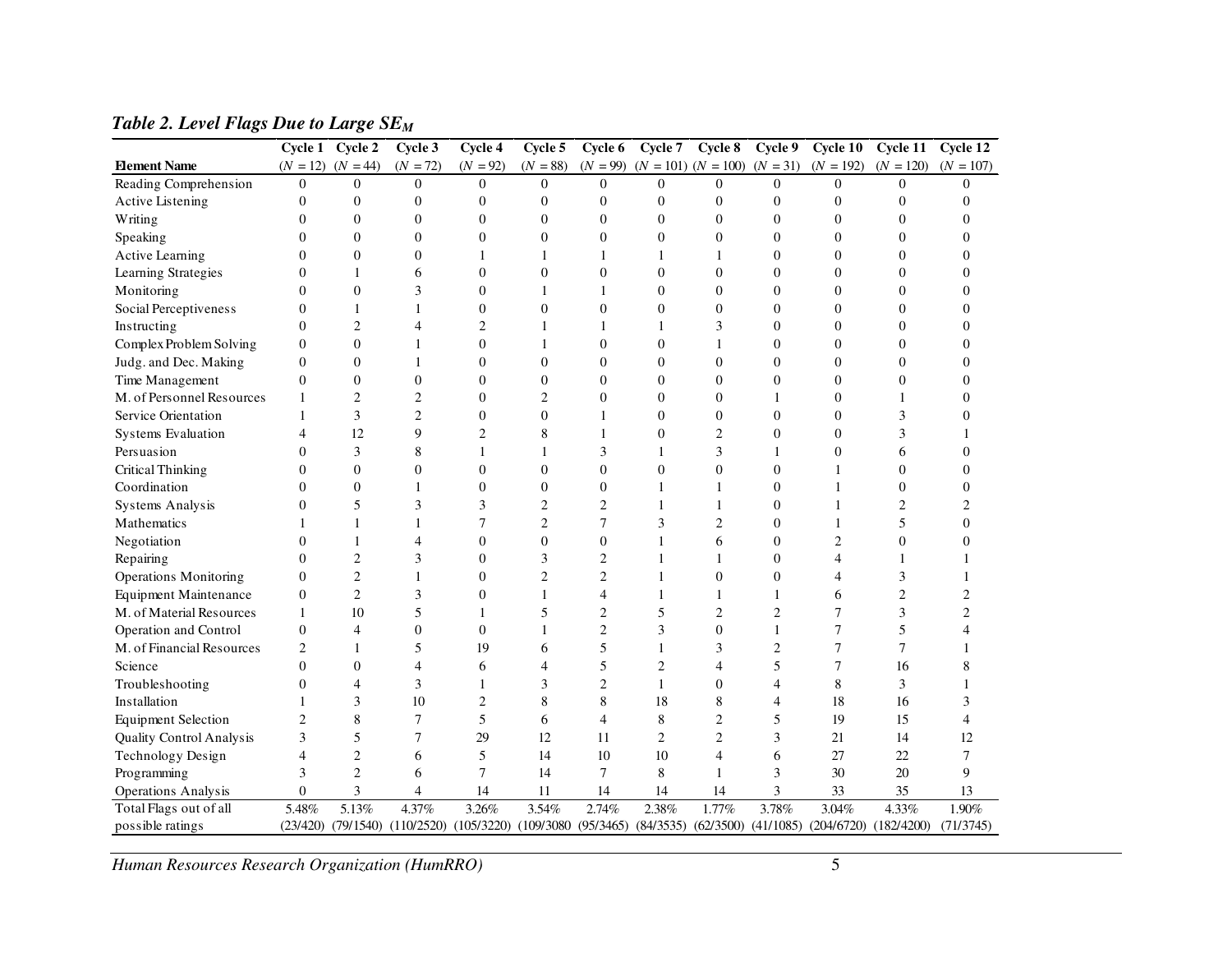#### *Cycle 12 Interrater Agreement*

Interrater agreement was computed to examine the level of absolute agreement among the occupational analysts in ratings within a construct for a particular occupation. For example, these indices identified the extent to which eight raters provided the same rating regarding the level of the skill *Reading Comprehension* required to perform a particular occupation. To look at agreement, we calculated the standard deviation (*SD*) of ratings across occupational analysts for a given construct and scale for each occupation and the *SE<sup>M</sup>* of these ratings. For both indices, lower values indicate higher agreement, and vice versa.

A summary of these results is shown in Appendix C. The columns labeled "Mean of *Ms*" show the mean of the occupational analyst mean importance and level ratings across the 35 skills for each occupation.<sup>1</sup> The columns labeled "Median of *SDs*" show the median of the *SDs* associated with each mean importance and level rating across the 35 skills for each occupation. Finally, the columns labeled "Median of  $SE_{M}s$ " show the median of the  $SE_{M}s$  associated with each mean importance and level rating across the 35 skills for each occupation.

The importance ratings across all occupations had a median *SD* of .46 and a median *SE<sup>M</sup>* of .16. Surprisingly, the level ratings across occupations also had a median *SD* of .46 and a median *SE<sub>M</sub>* of .16. These results for importance and level reveal that raters agreed to a slightly greater extent in this cycle compared to previous cycles. Overall, the results indicate that the ratings made by the occupational analysts were consistent for both scales.

#### *Cycle 12 Interrater Reliability: Across Constructs Within Occupations*

To examine the interrater reliability of the Cycle 12 ratings we calculated the interclass correlations (ICC [3, *k*]; Shrout & Fleiss, 1979) among the occupational analyst's ratings to look at consistency across constructs within occupations. As mentioned previously, this calculation examines the similarity in the rank ordering and relative distance between the skills on a particular scale within an occupation. Our target level of interrater reliability is a median *ICC* (3, *k*) of .80 or greater. The value of .80 is judged to be a good rule-of-thumb that has been used in multiple contexts, including O\*NET (e.g., Clement, Chauvot, Philipp, & Ambrose, 2003; McCloy, et al., 1999; Rase & Tognetti-Stuff, 1983).

The results of these analyses are presented in Appendix D. The data revealed high levels of interrater reliability across the 107 Cycle 12 occupations. Specifically, the median ICC for importance ratings for the skills across the occupations was.97 ( $M = .97$ ,  $SD = .03$ ). The median ICC for the level ratings was .98 ( $M = .97$ ,  $SD = .03$ ). The reliability for both the importance and level ratings exceeded the median target coefficient value of .80. In fact, only one out of 107 importance rating ICCs fell below .80 (Robotics Technicians was .79). No level rating ICCs were below .80. Results also indicate that for the most part, occupations with the lowest reliability coefficients for importance had the lowest values for level ratings. This may be due to the skip pattern which forces a "0" for level if the skill is rated not important. Overall, the results indicate a strong level of agreement in the occupational analysts' ratings.

#### *Human Resources Research Organization (HumRRO)* 6

 $\overline{a}$ 

<sup>&</sup>lt;sup>1</sup> While the mean is not a measure of agreement, it can affect the potential range of the *SD* and  $SE_M$ .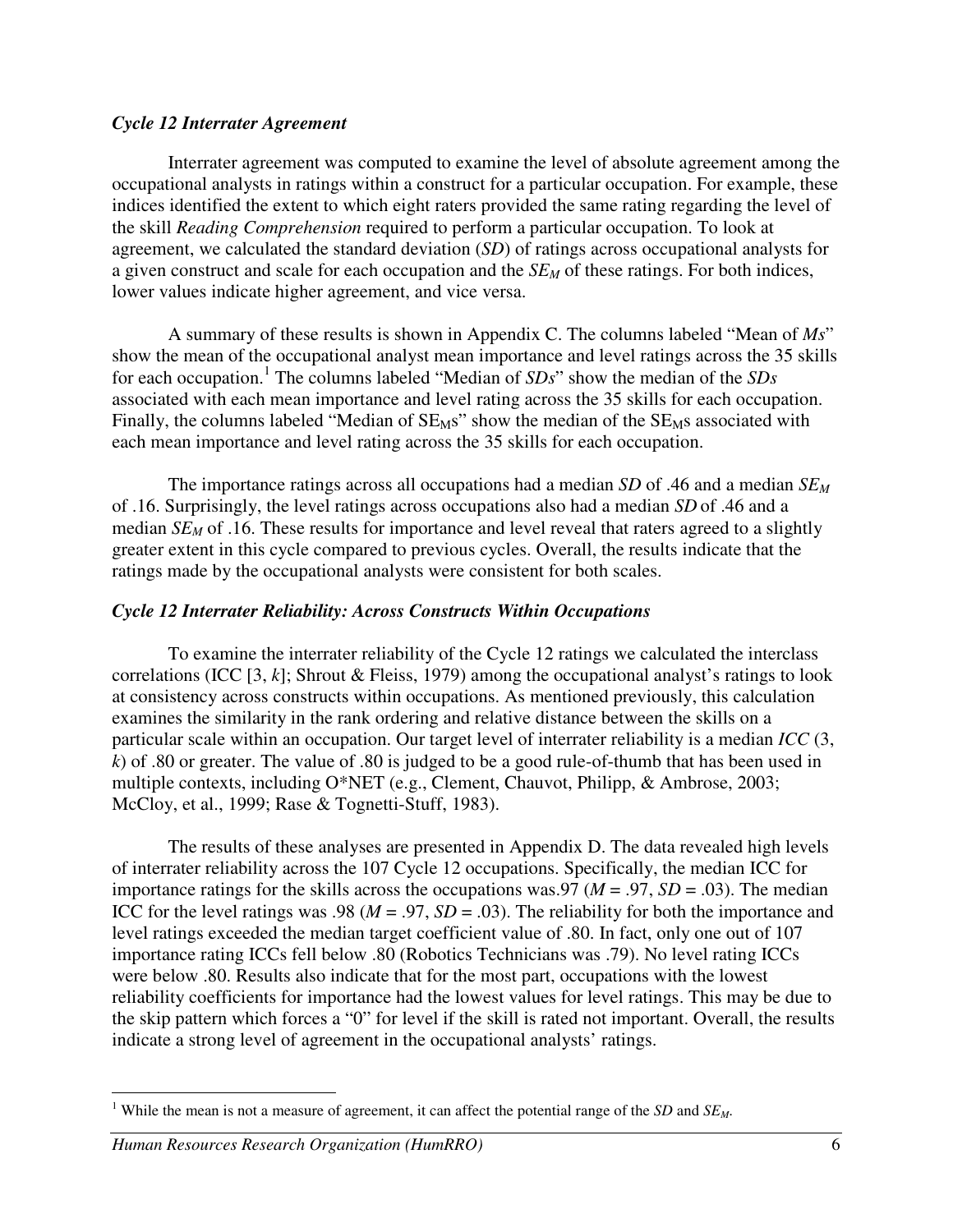#### *Cycle 12 Interrater Reliability: Across Occupations Within Constructs*

Another effective way to evaluate the reliability of the occupational analyst's ratings is to look at the consistency across occupations within constructs. This type of reliability is the extent to which raters agree about the order of and relative distance among occupations on a particular scale for a particular construct. For example, is there consistency across raters in how they differentiate among occupations on the required level of the skill *Reading Comprehension*? To make this evaluation, Shrout and Fleiss' (1979) *ICC*(3, *k*) is calculated for each construct on each scale (instead of for each occupation on each scale as described above). For example, each of the 35 skill importance scale ratings will have a reliability value. The target level of interrater reliability for this coefficient is that the median  $ICC(3, k)$  across the construct ratings for a particular domain on a particular scale be .80 or greater (e.g., the median reliability across 35 skill level ratings should be at least .80). The value of .80 is judged to be a good rule-of-thumb that has been used in multiple contexts, including O\*NET (e.g., Clement, Chauvot, Philipp, & Ambrose, 2003; McCloy, et al., 1999; Rase & Tognetti-Stuff, 1983).

This reliability analysis was conducted for skills on all occupations in Cycles 1 through 12 and results are presented in Table 3. The reliability analyses are based on 1,058 rating targets. The values in the columns titled  $ICC(C,1)$  reflect the single rater reliabilities, whereas the values in the columns titled ICC(C,8) reflect the reliability for eight raters. Overall for the skills, the median ICC(C,8) across the construct ratings for importance was .86 ( $M = .86$ ,  $SD = .06$ ) and for level was .90 ( $M = .89$ ,  $SD = .04$ ). This indicates that on the whole, the reliabilities achieved the target level. The majority of the skills had high ICC(C,8) reliabilities for both importance and level. In fact, there were nine skills with reliabilities equal to or greater than .90 for both importance and level (e.g., Science). However, there are some relatively low reliabilities to note.

|    |                            | Cycles 1-12 ( $N = 1058$ ) |            |             |          |           |             |  |  |  |  |
|----|----------------------------|----------------------------|------------|-------------|----------|-----------|-------------|--|--|--|--|
|    |                            |                            | Importance |             |          |           |             |  |  |  |  |
|    | <b>Skill</b>               | ICC(C,1)                   | ICC(C, 8)  | $S_{\rm E}$ | ICC(C,1) | ICC(C, 8) | $S_{\rm E}$ |  |  |  |  |
| 1  | Reading Comprehension      | 0.50                       | 0.89       | 0.19        | 0.64     | 0.94      | 0.21        |  |  |  |  |
| 2  | <b>Active Listening</b>    | 0.39                       | 0.84       | 0.18        | 0.54     | 0.90      | 0.21        |  |  |  |  |
| 3  | Writing                    | 0.54                       | 0.90       | 0.19        | 0.66     | 0.94      | 0.22        |  |  |  |  |
| 4  | Speaking                   | 0.50                       | 0.89       | 0.17        | 0.59     | 0.92      | 0.21        |  |  |  |  |
| 5  | <b>Mathematics</b>         | 0.45                       | 0.87       | 0.21        | 0.55     | 0.91      | 0.29        |  |  |  |  |
| 6  | Science                    | 0.69                       | 0.95       | 0.21        | 0.68     | 0.95      | 0.32        |  |  |  |  |
| 7  | Critical Thinking          | 0.42                       | 0.85       | 0.17        | 0.49     | 0.89      | 0.21        |  |  |  |  |
| 8  | <b>Active Learning</b>     | 0.39                       | 0.84       | 0.20        | 0.52     | 0.90      | 0.25        |  |  |  |  |
| 9  | <b>Learning Strategies</b> | 0.50                       | 0.89       | 0.20        | 0.58     | 0.92      | 0.25        |  |  |  |  |
| 10 | Monitoring                 | 0.29                       | 0.77       | 0.18        | 0.42     | 0.85      | 0.24        |  |  |  |  |
| 11 | Social Perceptiveness      | 0.37                       | 0.82       | 0.19        | 0.43     | 0.86      | 0.24        |  |  |  |  |
| 12 | Coordination               | 0.33                       | 0.79       | 0.17        | 0.32     | 0.79      | 0.24        |  |  |  |  |
| 13 | Persuasion                 | 0.34                       | 0.80       | 0.21        | 0.34     | 0.81      | 0.30        |  |  |  |  |
| 14 | Negotiation                | 0.38                       | 0.83       | 0.20        | 0.38     | 0.83      | 0.28        |  |  |  |  |
| 15 | Instructing                | 0.56                       | 0.91       | 0.19        | 0.52     | 0.90      | 0.26        |  |  |  |  |

*Table 3. Interrater Reliabilities and Standard Errors of Measurement for Skills Across Occupations in Cycles 1 through 12* 

Table Continued on Next Page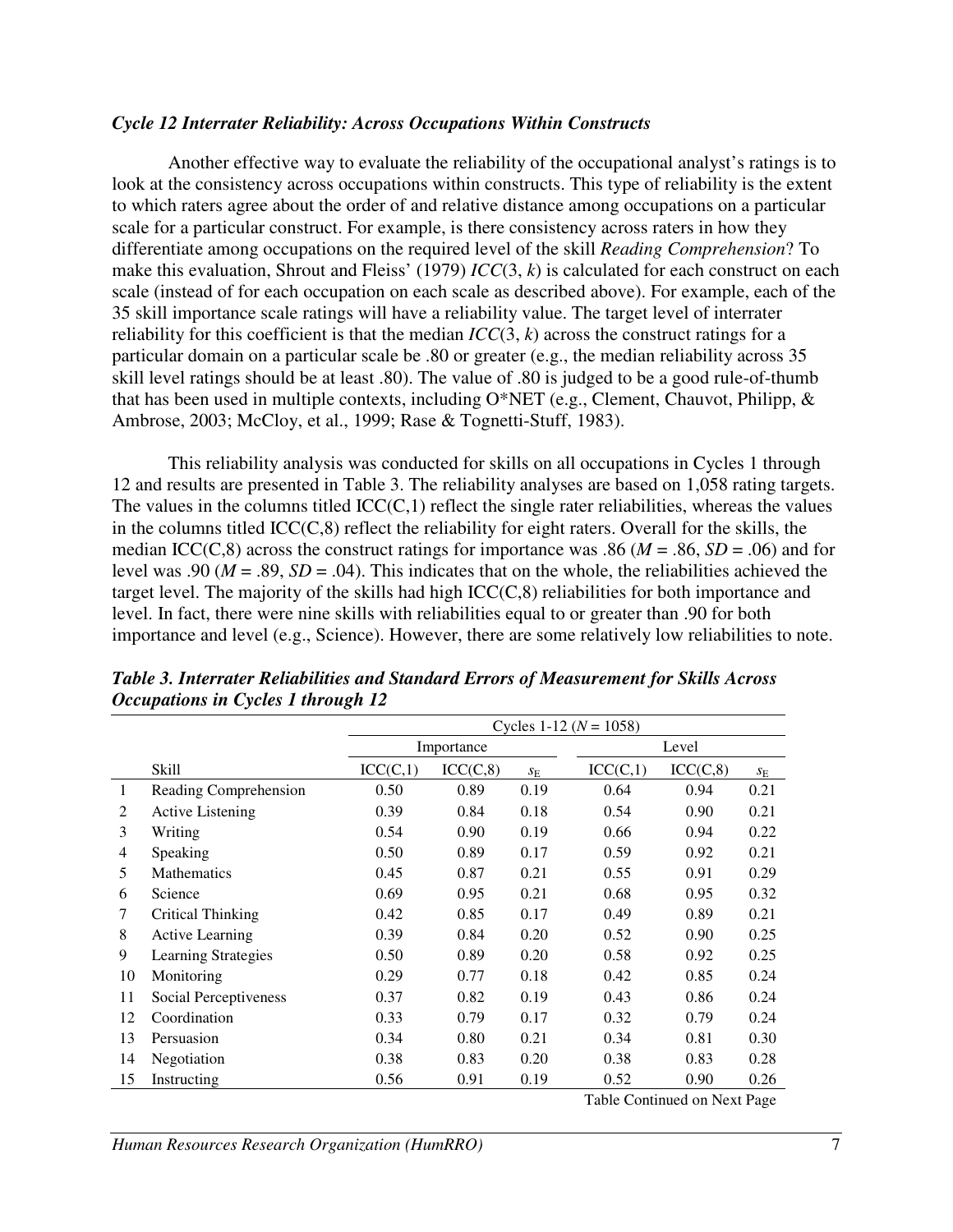|    |                                 | Cycles 1-12 ( $N = 1058$ ) |            |             |          |           |             |  |  |  |
|----|---------------------------------|----------------------------|------------|-------------|----------|-----------|-------------|--|--|--|
|    |                                 |                            | Importance |             | Level    |           |             |  |  |  |
|    | <b>Skill</b>                    | ICC(C,1)                   | ICC(C, 8)  | $S_{\rm E}$ | ICC(C,1) | ICC(C, 8) | $S_{\rm E}$ |  |  |  |
| 16 | Service Orientation             | 0.43                       | 0.86       | 0.19        | 0.36     | 0.82      | 0.26        |  |  |  |
| 17 | Complex Problem Solving         | 0.35                       | 0.81       | 0.20        | 0.49     | 0.89      | 0.22        |  |  |  |
| 18 | <b>Operations Analysis</b>      | 0.44                       | 0.86       | 0.26        | 0.49     | 0.89      | 0.38        |  |  |  |
| 19 | <b>Technology Design</b>        | 0.28                       | 0.76       | 0.22        | 0.36     | 0.82      | 0.33        |  |  |  |
| 20 | <b>Equipment Selection</b>      | 0.57                       | 0.92       | 0.20        | 0.56     | 0.91      | 0.31        |  |  |  |
| 21 | Installation                    | 0.50                       | 0.89       | 0.16        | 0.49     | 0.88      | 0.26        |  |  |  |
| 22 | Programming                     | 0.41                       | 0.85       | 0.20        | 0.49     | 0.88      | 0.30        |  |  |  |
| 23 | <b>Quality Control Analysis</b> | 0.50                       | 0.89       | 0.24        | 0.53     | 0.90      | 0.34        |  |  |  |
| 24 | <b>Operations Monitoring</b>    | 0.62                       | 0.93       | 0.21        | 0.60     | 0.92      | 0.30        |  |  |  |
| 25 | <b>Operation and Control</b>    | 0.70                       | 0.95       | 0.20        | 0.71     | 0.95      | 0.28        |  |  |  |
| 26 | <b>Equipment Maintenance</b>    | 0.77                       | 0.97       | 0.15        | 0.80     | 0.97      | 0.22        |  |  |  |
| 27 | Troubleshooting                 | 0.65                       | 0.94       | 0.20        | 0.68     | 0.94      | 0.29        |  |  |  |
| 28 | Repairing                       | 0.80                       | 0.97       | 0.15        | 0.82     | 0.97      | 0.22        |  |  |  |
| 29 | <b>Systems Analysis</b>         | 0.46                       | 0.87       | 0.22        | 0.55     | 0.91      | 0.28        |  |  |  |
| 30 | <b>Systems Evaluation</b>       | 0.40                       | 0.84       | 0.23        | 0.50     | 0.89      | 0.32        |  |  |  |
| 31 | Judg. and Dec. Making           | 0.37                       | 0.82       | 0.18        | 0.52     | 0.90      | 0.21        |  |  |  |
| 32 | Time Management                 | 0.30                       | 0.77       | 0.17        | 0.41     | 0.85      | 0.21        |  |  |  |
| 33 | M. of Financial Resources       | 0.43                       | 0.86       | 0.21        | 0.50     | 0.89      | 0.33        |  |  |  |
| 34 | M. of Material Resources        | 0.36                       | 0.82       | 0.21        | 0.40     | 0.84      | 0.34        |  |  |  |
| 35 | M. of Personnel Resources       | 0.42                       | 0.85       | 0.20        | 0.45     | 0.87      | 0.26        |  |  |  |

Note. These ICCs indicate how consistently raters rated (rank ordered) occupations on a given skill.  $s_E =$  Standard error of measurement = Observed score standard deviation times the square root of one minus  $\text{ICC}(C,8)$ .

The lowest skill ICC(C,8) reliabilities were found for Technology Design, Time Management, Monitoring, and Coordination, all of which had importance reliabilities under .80. The construct with the lowest level reliability was Coordination; this was the only skill that had a level reliability lower than .80. Even though these skills had the lowest reliabilities compared to other skills, the reliabilities were still considerably high; the lowest reliability for both importance and level was .76 (Technology Design). A closer examination revealed low variation in the ratings, which is a contributing factor to lower reliability and therefore is a plausible explanation for these results.

Keep in mind that some variation in calculated values is likely to occur by chance. As previously described, the goal was for the  $ICC(C,8)$  reliabilities to have a median value across constructs of .80 or greater, which was achieved for both importance and level (.86 and .90, respectively). These results suggest that there was a good level of agreement among the raters with respect to the order and relative distance among occupations on particular constructs for importance and level.

#### **Summary**

The main findings of the analysis of Cycle 12 analyst ratings were as follows:

• About 84% of the skill ratings were considered important for performance of a given occupation. Constructs that were flagged because the construct was considered not important for performance were very similar to those flagged in previous cycles and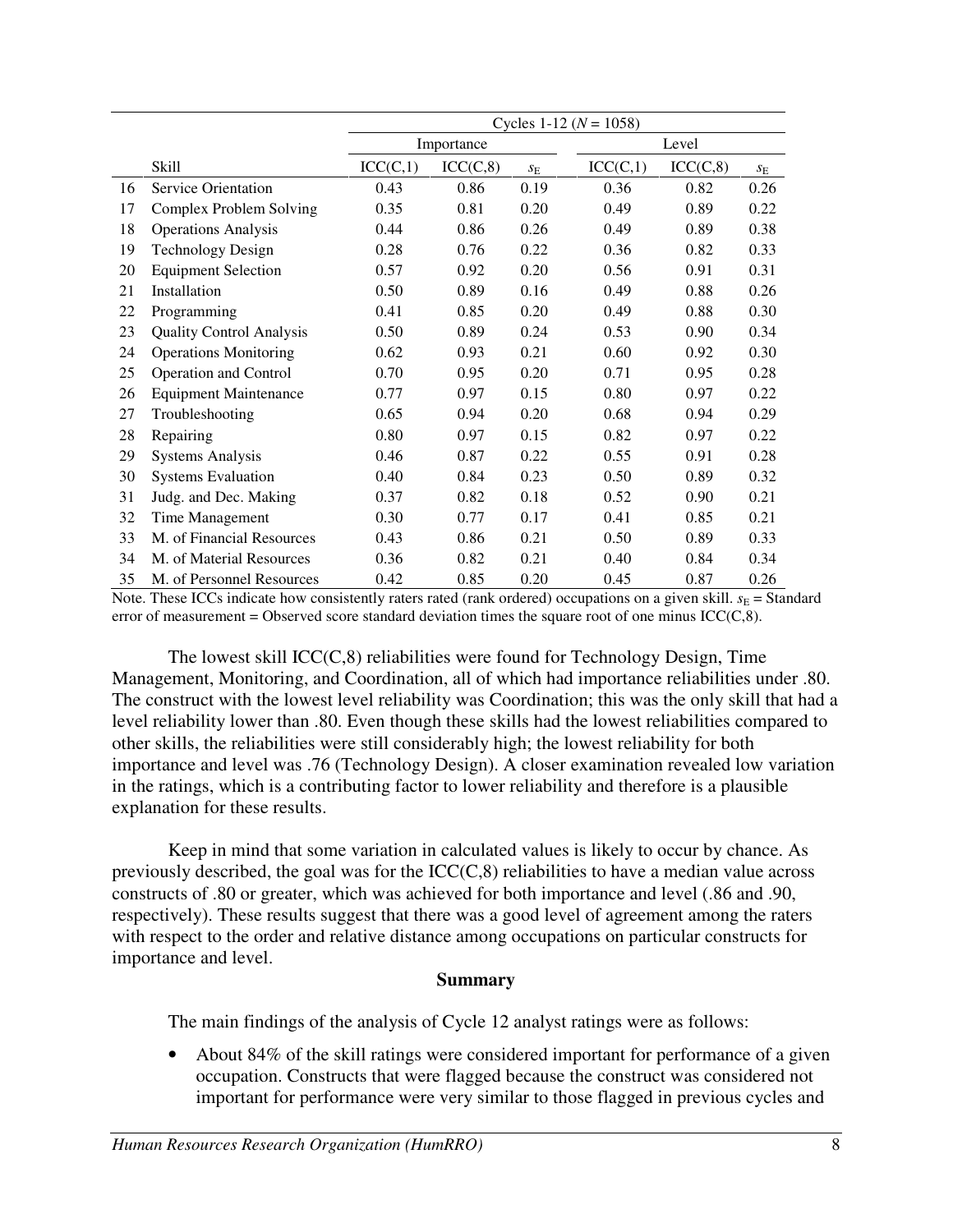conceptually it is understandable that these constructs may be considered not-relevant for the given occupations.

- None of the importance ratings and less than two percent of the level ratings were flagged based on a *SEM* greater than .51. For the level ratings, this is the second lowest percentage across all cycles.
- There was strong interrater agreement for this cycle as evidenced by the overall low medians of *SE<sub>M</sub>s*.
- All within-occupation ICC reliabilities were well above the target value of .80. These high levels of interrater reliability indicate that the occupational analysts rank ordered the skills within each occupation similarly on both importance and level.
- Index interrater reliability calculated at the end of Cycle 12 was high and did not vary greatly from one occupation to the next.
- The importance and level median across-occupation ICC reliabilities were above the target value of .80. These high levels of interrater reliability indicate that analysts rank ordered occupations within each skill similarly on both importance and level.

Given these results, it appears as though the analysts were well trained and understand the skills and associated definitions. Agreement was high and there is clear evidence regarding the high quality of the data. Nevertheless, project staff will continue to review the constructs and process with returning analysts prior to each new cycle and as needed, throughout a cycle. Also, staff will thoroughly train new analysts, if any.